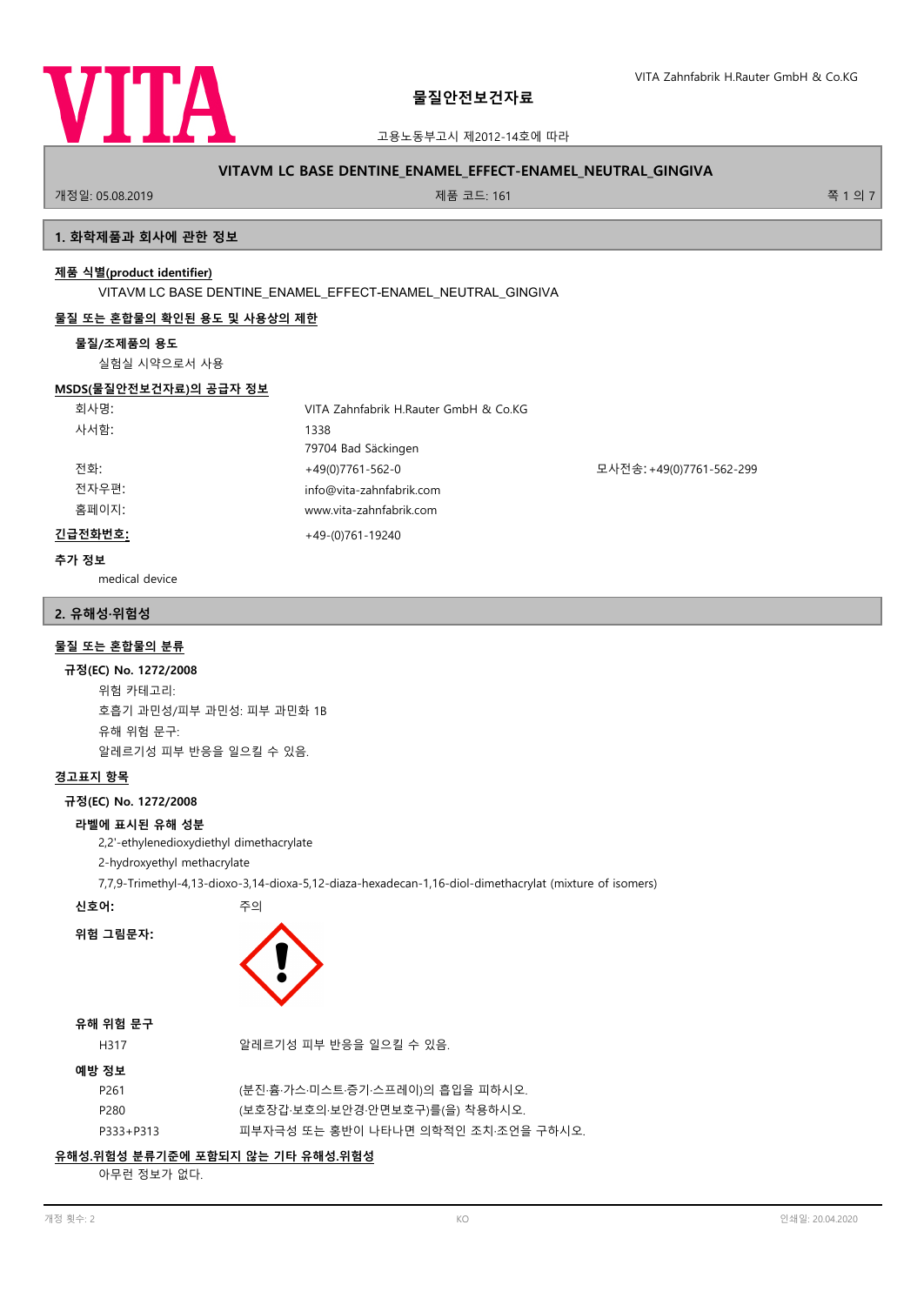

고용노동부고시 제2012-14호에 따라

# **VITAVM LC BASE DENTINE\_ENAMEL\_EFFECT-ENAMEL\_NEUTRAL\_GINGIVA**

.<br>개정일: 05.08.2019 제품 코드: 161 쪽 2 의 7

### **3. 구성성분의 명칭 및 함유량**

# **혼합물**

**유해 성분**

| .              |                                                                                                            |            |
|----------------|------------------------------------------------------------------------------------------------------------|------------|
| CAS 번호         | 명칭                                                                                                         | 양          |
|                | GHS-분류                                                                                                     |            |
| 72869-86-4     | 7,7,9-Trimethyl-4,13-dioxo-3,14-dioxa-5,12-diaza-hexadecan-1,16-diol-dimethacrylat (mixture of<br>isomers) | $15 - 20%$ |
|                | Skin Sens. 1B, Aquatic Chronic 3; H317 H412                                                                |            |
| $109 - 16 - 0$ | 2,2'-ethylenedioxydiethyl dimethacrylate                                                                   | $15 - 20%$ |
|                | Skin Sens. 1B; H317                                                                                        |            |
|                |                                                                                                            |            |

H 전체 문구: 16장을 참조하시오.

### **4. 응급조치 요령**

# **응급 처치**

# **흡입후**

신선한 공기를 공급한다. 의심이 되거나 증상이 발견되면 진찰을 받는다.

#### **다음 피부 접촉**

피부와 접촉시 즉시 물 와(과) 비누로 씻어 낸다. 오염된 모든 의복은 즉시 벗고 다시 사용 전 세척하시오. 의사의 치료 필요. 피부와 접촉한 경우: 비누와 다량의 물로 씻는다.

#### **가. 눈에 들어갔을 때**

눈에 접촉된 경우에는 충분한 시간 동안 눈꺼풀을 연 상태로 물로 헹구고 즉시 안과 의사의 진찰을 받는다.

# **먹었을 때**

구강을 즉시 헹군 후 물을 충분히 마신다.

# **가장 중요한 급성 및 지연성 증상과 영향**

아무런 정보가 없다.

# **즉시 의료진의 진찰과 특별 치료가 필요함**

증상에 따라 치료하시오.

# **5. 폭발·화재시 대처방법**

# **소화제**

#### **적절한 소화물질**

주변 환경에 따라 소화 방법을 선택한다.

### **물질이나 혼합물로 부터 발생하는 특별한 위험**

비가연성.

#### **소방대원을 위한 정보**

자급식 호흡구와 화학물질 방호복을 착용하시오. 전신 보호복.

#### **추가 정보**

가스/증기/연무를 물 분사로 가라앉힌다. 오염된 소화수는 별도로 모은다. 하수설비나 수환경에 유입되지 않게 한다.

## **6. 누출 사고 시 대처방법**

# **개인 예방조치, 보호구 및 응급조치**

적절히 환기하시오. 가스/연기/증기/에어로솔을 흡입하지 않는다. 피부와 눈, 그리고 의복과 접촉하지 않도록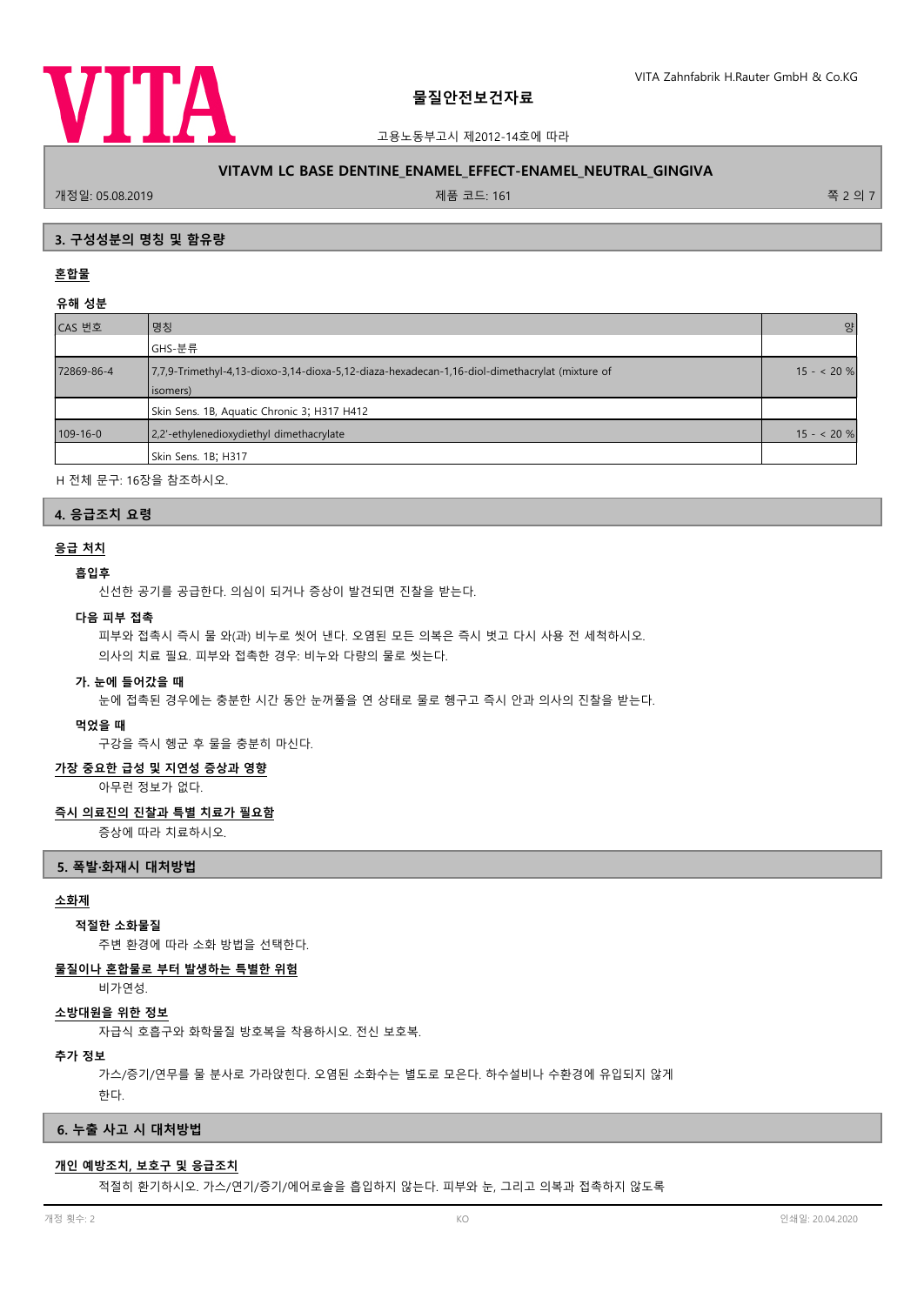

### 고용노동부고시 제2012-14호에 따라

# **VITAVM LC BASE DENTINE\_ENAMEL\_EFFECT-ENAMEL\_NEUTRAL\_GINGIVA**

.<br>개정일: 05.08.2019 제품 코드: 161 쪽 3 의 7

한다. 개인 보호 장비 사용.

### **환경 보호 조치**

하수설비나 수환경으로 유출되지 않게 한다.

# **정화 및 제거 방법 및 물질**

기계적으로 수집한다. 인수한 물질을 폐기물 규정에 따라 처리한다.

#### **다른 항을 참조**

안전 취급: 참조 단락 7 개인 보호구: 참조 단락 8 폐기물 처리: 참조 단락 13

**7. 취급 및 저장방법**

### **안전취급요령**

**안전취급 요령**

어떤 특별한 주의 조치가 필요하지 않다.

**화재와 폭발 예방 조치**

어떤 특별한 화재예방 조치가 필요하지 않다.

# **피해야 하는 물질 정보를 포함한 안전 저장 조건**

컨테이너를 단단히 닫는다. **보관실 및 용기에 대한 요구 사항**

### **공동 창고 시설 관련 참고사항**

어떤 특별한 주의 조치가 필요하지 않다.

# **8. 노출방지 및 개인보호구**

### **제어 파라메타(control parameters)**

### **노출 방지**



### **보호 및 위생 조치**

극도로 오염된 의복은 즉시 폐기한다. 피부 보호 프로그램을 만들어 준수한다. 작업을 끝내고 휴식을 취하기 전에 손과 얼굴을 씻고 필요하면 샤워를 한다. 작업장에서는 식사를 하거나 마시거나 흡연 또는 재채기를 하지 않는다.

### **눈/얼굴 보호**

적절한 눈 보호: 고글.

# **손 보호**

화학물질을 취급할 때 CE 마크와 4자리 검사번호가 부착된 내화학성 장갑만을 착용해야 한다. 내화학성 보호장갑은 위험물질의 농도와 양, 그리고 작업장의 상황에 따라 적합한 타입을 선택해야 한다. 특별한 용도로 사용할 경우 위에서 언급한 보호장갑의 내화학성에 대하여 장갑 제조사와 명확하게 논의하는 것이 좋다. 권장 장갑 브랜드 KCL Dermatril P 교체 주기(최대 착용 시간) 10 min NBR (니트릴 고무)

### **보호복**

보호의의사용.

### **호흡기 보호**

중요한 위치에서는 적절한 환기와 함께 부분 배출을 한다. 작업장의 기술적 환기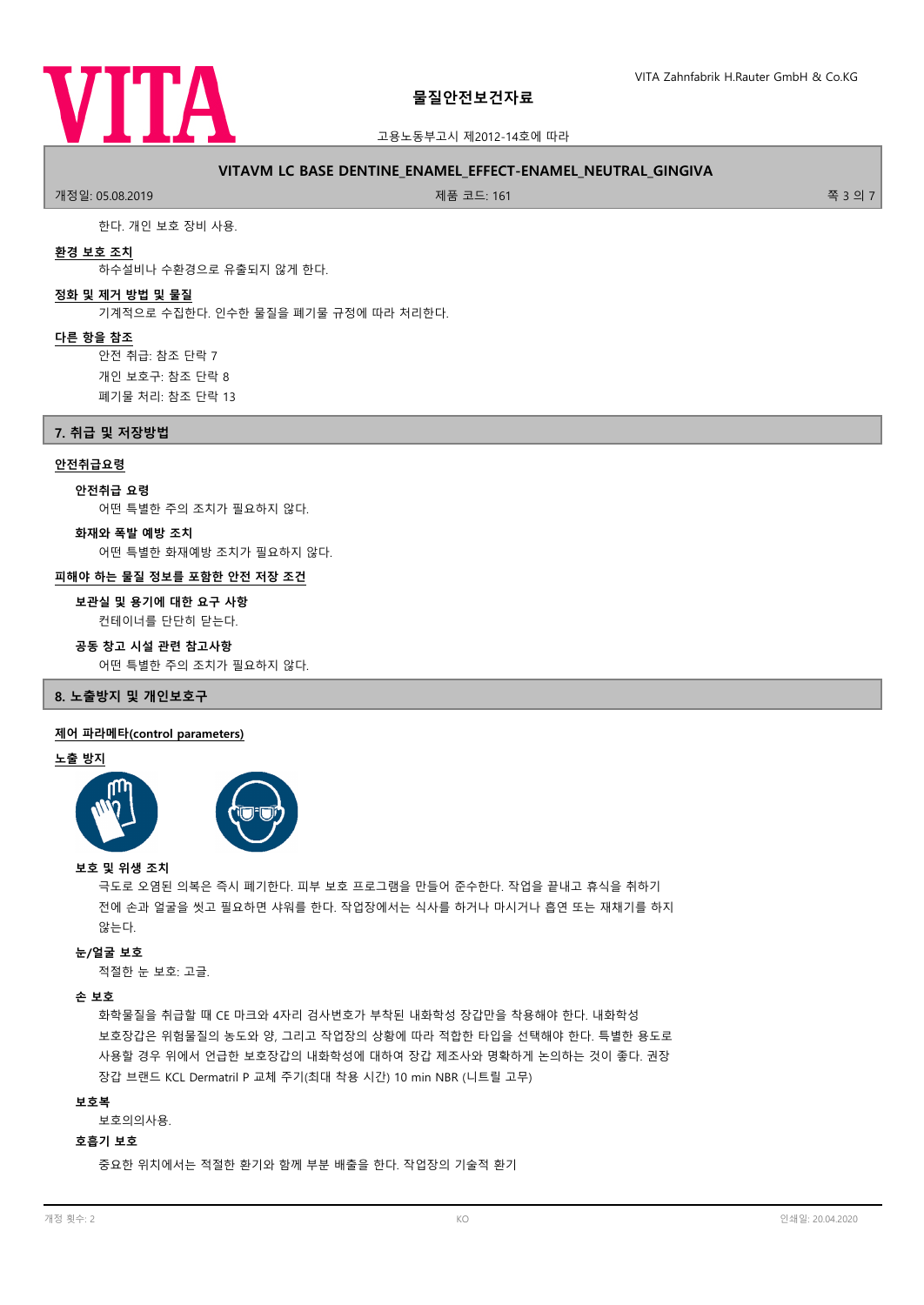

고용노동부고시 제2012-14호에 따라

# **VITAVM LC BASE DENTINE\_ENAMEL\_EFFECT-ENAMEL\_NEUTRAL\_GINGIVA**

개정일: 05.08.2019 제품 코드: 161 쪽 4 의 7

# **9. 물리화학적 특성**

| 기본적 물리화학적 특성에 대한 정보 |                 |  |
|---------------------|-----------------|--|
| 응집 상태:              |                 |  |
| 색상:                 |                 |  |
| 냄새:                 | 특성              |  |
| pH:                 | 확정되지 않음         |  |
| 상태 변화               |                 |  |
| 녹는점:                | 확정되지 않음         |  |
| 초기 끓는점과 끓는점 범위:     | 139 °C          |  |
| 인화점:                | 151 °C          |  |
| 가연성                 |                 |  |
| 고체:                 | 확정되지 않음         |  |
| 가스:                 | 해당없음            |  |
| 폭발 속성               |                 |  |
| 이 제품은 아니다: 폭발성.     |                 |  |
| 하한 폭발 한계:           | 확정되지 않음         |  |
| 폭발 상한 한계:           | 확정되지 않음         |  |
| 자연발화온도              |                 |  |
| 고체:                 | 확정되지 않음         |  |
| 가스:                 | 해당없음            |  |
| 분해 온도:              | 확정되지 않음         |  |
| 산화 특성               |                 |  |
| 비산화성.               |                 |  |
| 증기압:                | $\le$ =1100 hPa |  |
| (장소 50 °C)          |                 |  |
| 밀도:                 | 확정되지 않음         |  |
| 수용해도:               | 아니오             |  |
| 다른 용제에서 용해도         |                 |  |
| 확정되지 않음             |                 |  |
| 분배 계수:              | 확정되지 않음         |  |
| 증기밀도:               | 확정되지 않음         |  |
| 증발률:                | 확정되지 않음         |  |
| 그 밖의 참고사항           |                 |  |
| 고형 성분 함량:           | 59,1 %          |  |

# **10. 안정성 및 반응성**

## **반응성**

규정에 따라 취급 및 저장될 경우, 유해 반응이 없음.

# **화학적 안전성**

본 제품을 통상의 상온에서 저장하면 안정함.

# **위험한 반응 가능성**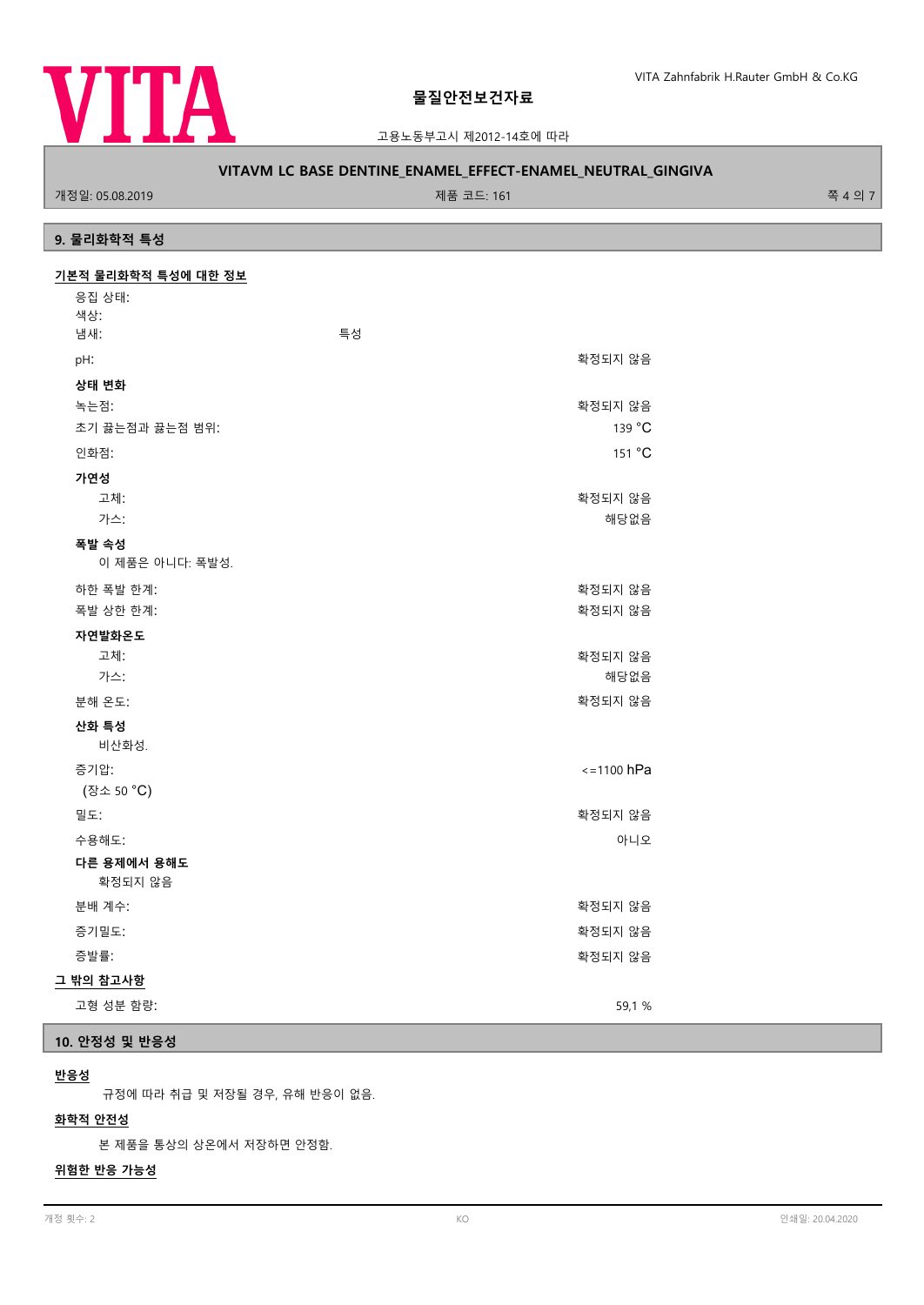

고용노동부고시 제2012-14호에 따라

# **VITAVM LC BASE DENTINE\_ENAMEL\_EFFECT-ENAMEL\_NEUTRAL\_GINGIVA**

.<br>개정일: 05.08.2019 제품 코드: 161 쪽 5 의 7

알려진 유해 반응은 없음.

### **피해야 할 조건**

없음/없음

### **피해야 할 물질**

아무런 정보가 없다.

### **유해한 분해산물**

유해분해물은 알려지지 않음.

# **11. 독성에 관한 정보**

**독성학적 영향에 대한 정보**

### **급성 독성**

제공된 데이터에 근거해 분류 기준을 충족하지 않음.

### **자극 및 부식작용**

제공된 데이터에 근거해 분류 기준을 충족하지 않음.

### **민감화 효과**

알레르기성 피부 반응을 일으킬 수 있음.

(7,7,9-Trimethyl-4,13-dioxo-3,14-dioxa-5,12-diaza-hexadecan-1,16-diol-dimethacrylat (mixture of isomers); 2,2'-ethylenedioxydiethyl dimethacrylate)

**발암성, 변이원성 , 생식 독성**

제공된 데이터에 근거해 분류 기준을 충족하지 않음.

#### **STOT-단일 노출**

제공된 데이터에 근거해 분류 기준을 충족하지 않음.

#### **STOT-반복 노출**

제공된 데이터에 근거해 분류 기준을 충족하지 않음.

#### **흡인 위해성**

제공된 데이터에 근거해 분류 기준을 충족하지 않음.

### **테스트에 대한 추가 정보**

이 혼합물은 규정 (EC) No. 1272/2008 [CLP]의 의미에서 위험물질로 분류되어 있다.

### **12. 환경에 미치는 영향**

# **독성**

이 제품은 아니다: 환경독성.

#### **잔류성 및 분해성**

이 제품은 검사를 받지 않은 제품이다.

#### **생물농축성**

이 제품은 검사를 받지 않은 제품이다.

### **토양 이동성**

이 제품은 검사를 받지 않은 제품이다.

#### **기타 유해 영향**

아무런 정보가 없다.

### **추가 정보**

하수설비나 수환경으로 유출되지 않게 한다. 지하/지면으로 유출되지 않게 한다.

# **13. 폐기시 주의사항**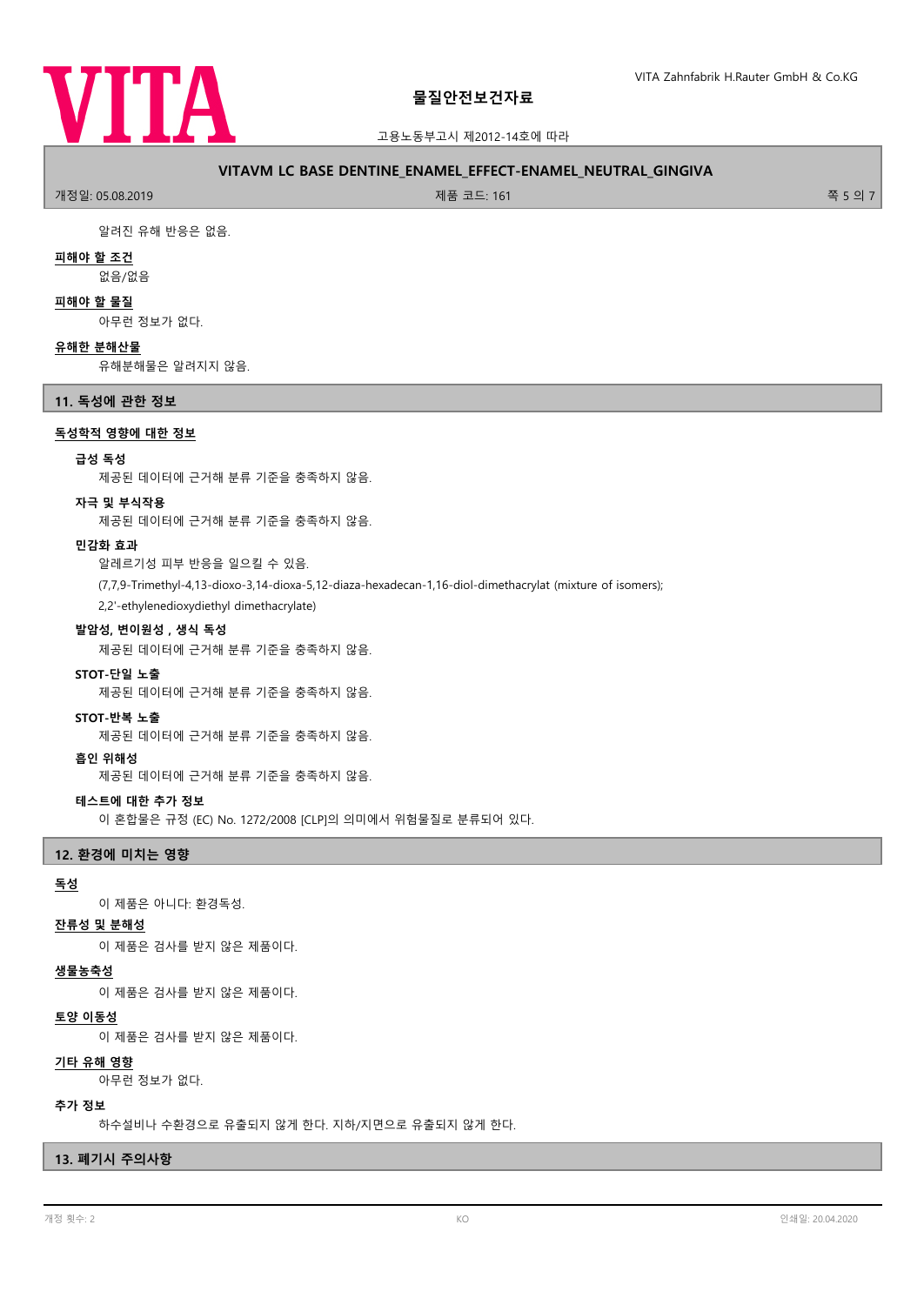

# 고용노동부고시 제2012-14호에 따라

### **VITAVM LC BASE DENTINE\_ENAMEL\_EFFECT-ENAMEL\_NEUTRAL\_GINGIVA**

.<br>개정일: 05.08.2019 제품 코드: 161 쪽 6 의 7

### **폐기 방법**

#### **권장사항**

하수설비나 수환경으로 유출되지 않게 한다. 지하/지면으로 유출되지 않게 한다. 폐기물은 해당 법규에 따라 폐기하시오.

#### **오염된 포장**

오염된 포장물은 물질처럼 취급해야 한다.

#### **14. 운송에 필요한 정보**

### **해상 운송 (IMDG)**

| UN-번호:                         | No dangerous good in sense of this transport regulation. |  |  |
|--------------------------------|----------------------------------------------------------|--|--|
| UN 적정 배송 명칭:                   | No dangerous good in sense of this transport regulation. |  |  |
| <u>운송 위험 등급:</u>               | No dangerous good in sense of this transport regulation. |  |  |
| 용기등급:                          | No dangerous good in sense of this transport regulation. |  |  |
| 항공 운송 (ICAO-TI/IATA-DGR)       |                                                          |  |  |
| UN-번호:                         | No dangerous good in sense of this transport regulation. |  |  |
| <u>UN 적정 배송 명칭:</u>            | No dangerous good in sense of this transport regulation. |  |  |
| <u>운송 위험 등급:</u>               | No dangerous good in sense of this transport regulation. |  |  |
| 용기등급:                          | No dangerous good in sense of this transport regulation. |  |  |
| 환경 유해성                         |                                                          |  |  |
| 환경에 유해함:                       | 아니오                                                      |  |  |
| 사용자를 위한 특별 예방조치<br>아무런 정보가 없다. |                                                          |  |  |
|                                |                                                          |  |  |

# **MARPOL 73/78 Annex II 및 IBC 코드에 따른 벌크(bulk) 운송**

해당없음

# **15. 법적 규제현황**

# **물질이나 혼합물에 대한 안전, 보건 및 환경 규정/법규**

| EU 규정            |                   |
|------------------|-------------------|
| 2010/75/EU(VOC): | 0,103%            |
| 2004/42/EC(VOC): | 0,103%            |
| 국가 규정            |                   |
| 고용 제한:           | 청소년 고용 제한에 유의하시오. |
| 물 위험 등급(독일):     | 1 - 수질에 경미하게 유해함  |
| 피부 흡수/민감화:       | 알레르기성 과민 반응을 일으킴. |

# **16. 그 밖의 참고사항**

# **약어 및 두문자어**

ADR: Accord européen sur le transport des marchandises dangereuses par Route

(European Agreement concerning the International Carriage of Dangerous Goods by Road)

IMDG: International Maritime Code for Dangerous Goods

IATA: International Air Transport Association

GHS: Globally Harmonized System of Classification and Labelling of Chemicals

EINECS: European Inventory of Existing Commercial Chemical Substances